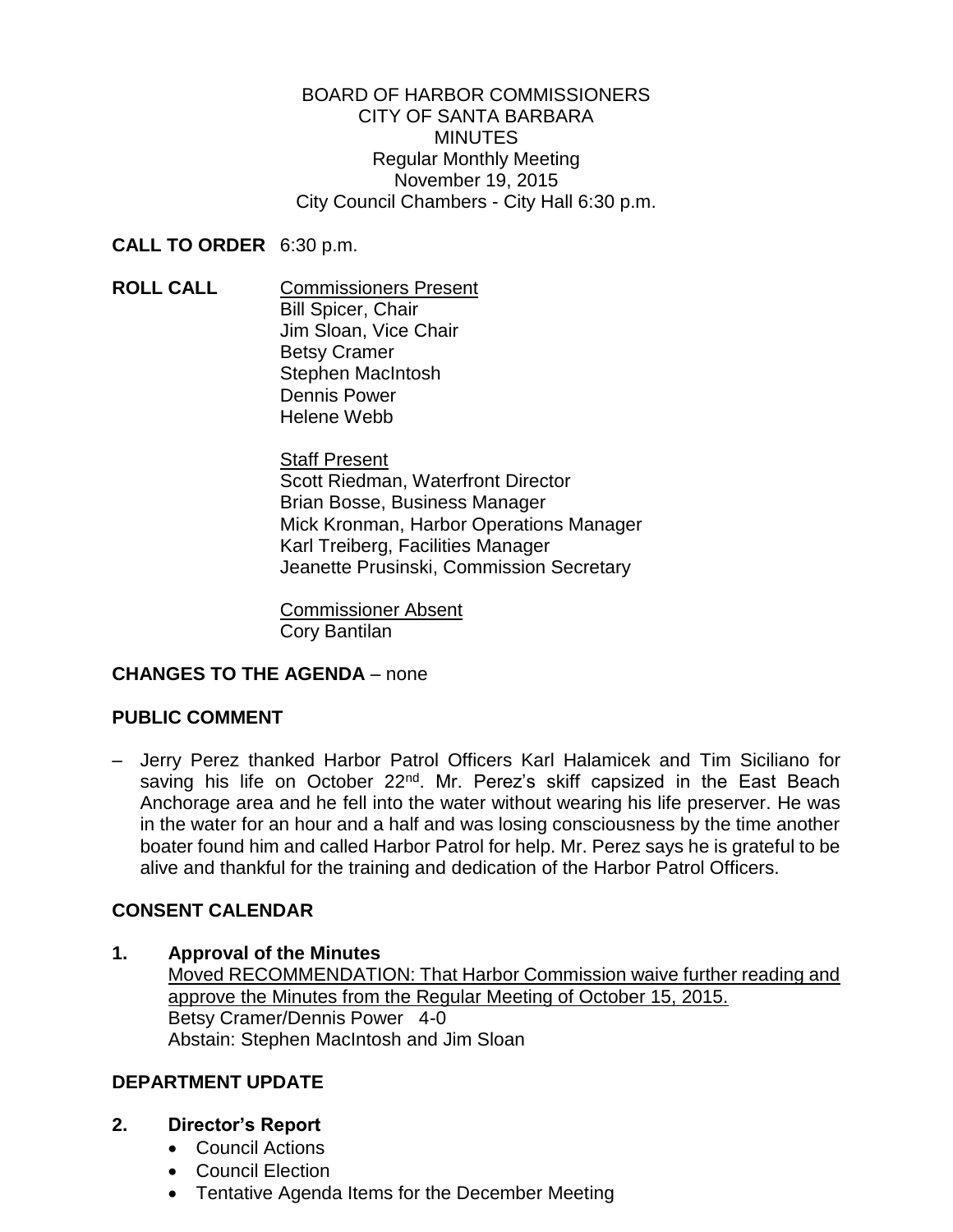Harbor Commission Minutes November 19, 2015 Page 2

#### **3. Business Services Report**

- Stearns Wharf Christmas Tree
- Cruise Ship Update: Spring Season

### **4. Facilities Management Report**

- Federal Channel Dredging
- West Beach Sand Management
- Marina One Replacement Project Phase 6 Construction

#### **5. Harbor Operations Report**

- Harbor and Seafood Festival Recap
- Parade of Lights December 6th Honoring Veterans
- Rock Crab Fishery Closed

#### **NEW BUSINESS**

#### **6. Drawing to Augment Slip Lottery List**

Harbor Commission Chair Spicer conducted a lottery drawing to rank applicants to the Slip Lottery List. Chair Spicer drew fifty names from submitted Lottery Participation Requests, ranking them in the order they are drawn (see attached).

#### **7. Winter Storm Preparations**

Karl Treiberg discussed winter storm preparations throughout the Waterfront. The Waterfront Department staff has plans and equipment to prepare for, respond to, and clean up after winter storms.

#### **8. Proposed Lease Agreement with Breakwater Restaurant**

Moved RECOMMENDATION: That Harbor Commission review and recommend to the City Council approval of a five-year lease agreement with two five-year options with Stephen and Sharon DeDecker, doing business as Breakwater Restaurant, at an average initial base rent of \$8,794.36 per month, allocated seasonally, for the 4,053 square foot restaurant located at 107 Harbor Way. Jim Sloan/ Betsy Cramer 6-0

### **COMMISSION/STAFF COMMUNICATIONS**

- Director Riedman informed Commissioners that the December Meeting may be cancelled. He also informed everyone that Commissioner Webb completed her four year term and will not be renewing for another. Her service is appreciated on the Board as well as her efforts serving on the Dredging, Local Coastal Program Update, Marina Reconstruction, and the Parking Committees. Further, Commissioner Power is stepping down. Mr. Power served on the Budget and Dredging Committees.
- Commissioner Power said the reason for his departure is owing to a schedule conflict and otherwise loves this job.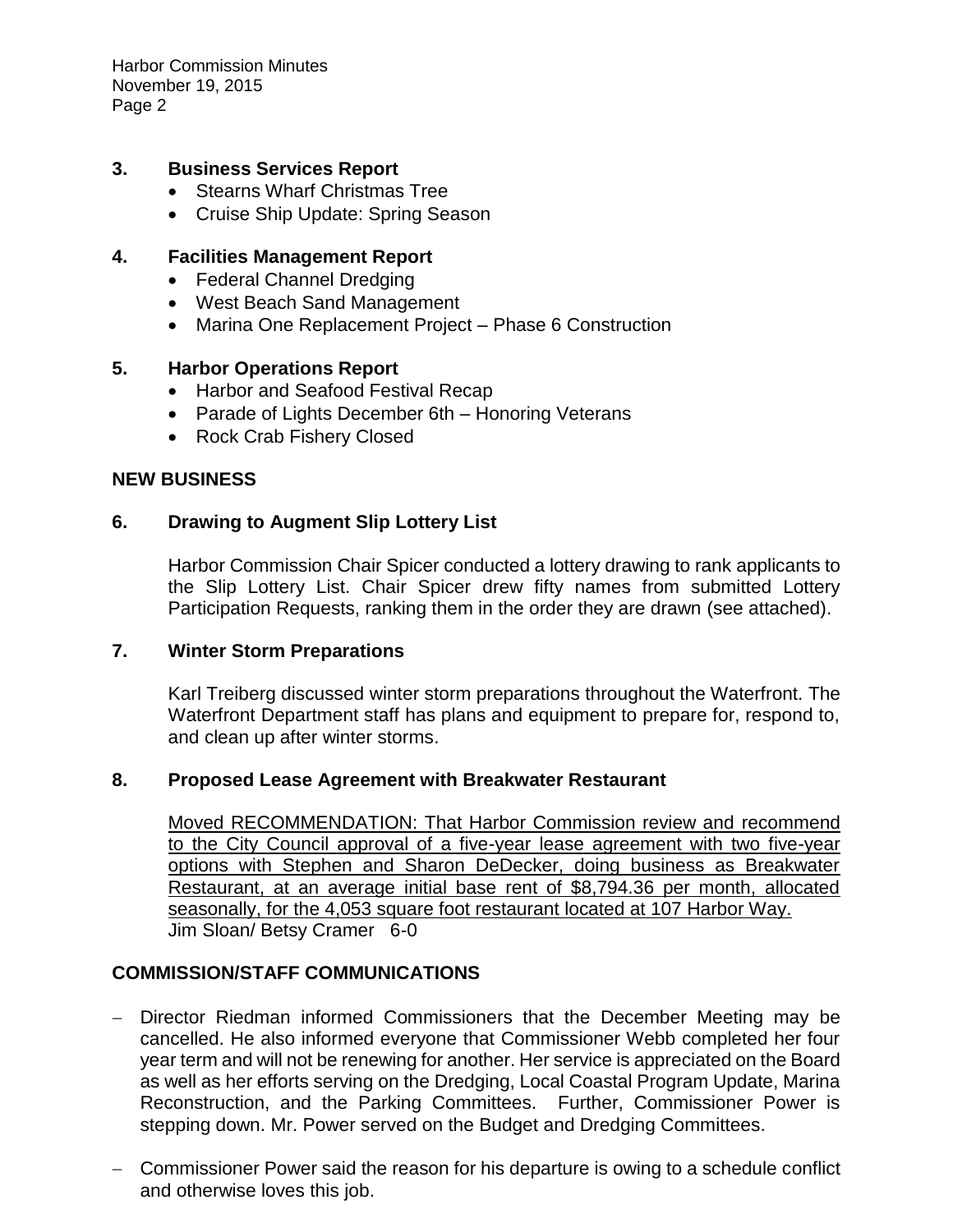Harbor Commission Minutes November 19, 2015 Page 3

- Commissioner Webb thanked everyone for being able to serve. She has worked in the harbor, has had slips, and recreates in the harbor, and now with time served on the Commission now knows the Waterfront very well and will continue to be involved.
- Chair Spicer thanked Dennis Power and Helene Webb for their time and said that their service has been great and the advice they've given him has been well received.

## **ADJOURNMENT**

Moved ADJOURNMENT at 7:55 p.m. Jim Sloan/ Stephen MacIntosh 6-0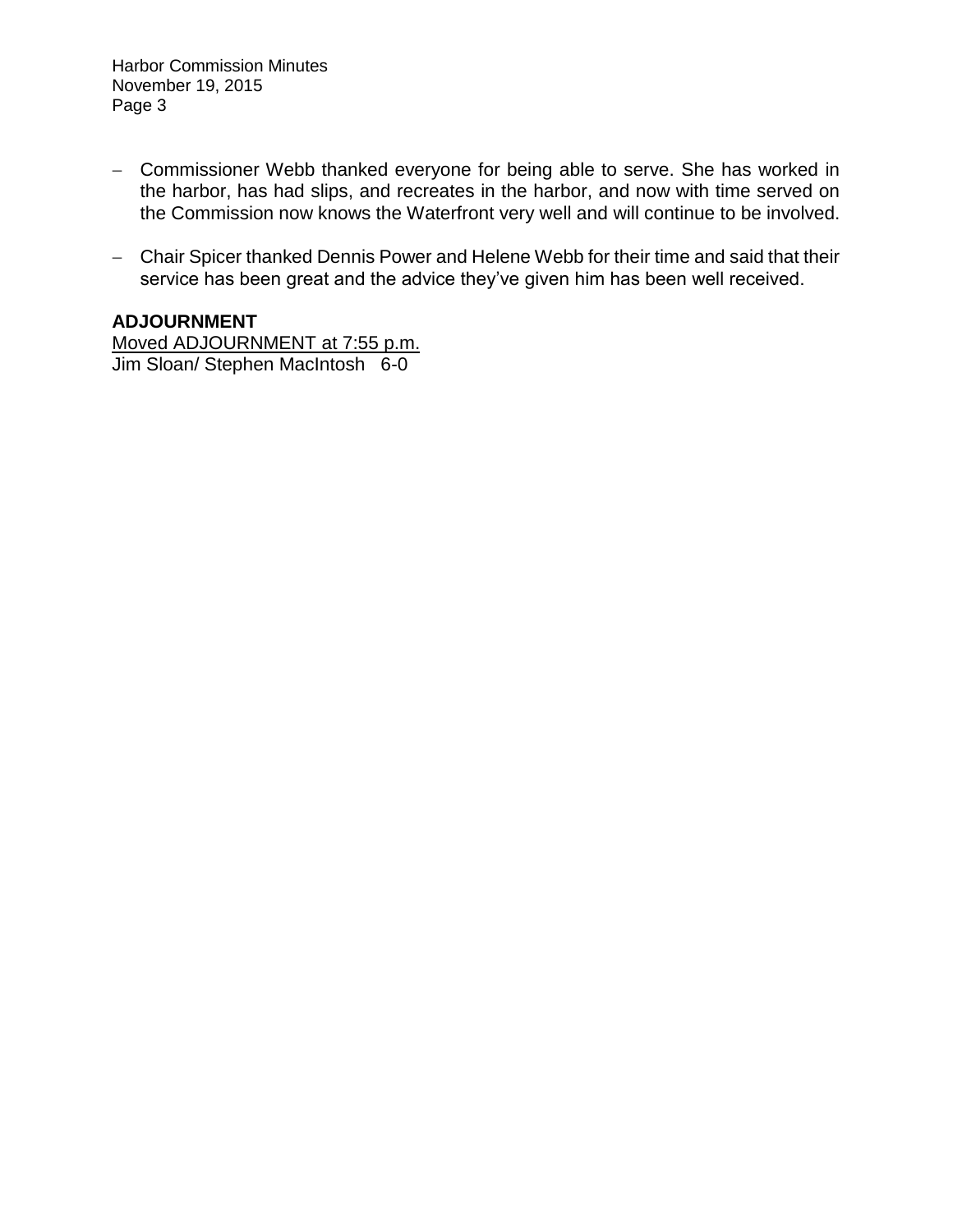# Santa Barbara Waterfront Department Lottery List Augment

## Lottery Drawing at the Nov 19, 2015 Harbor Commission Meeting

#### LIST OF NAMES DRAWN, RANKED 1-50

|                                  |                   |                   | Santa Barbara Waterfront Department<br>Lottery List Augment   |              | <b>January 14, 2016</b><br><b>Harbor Commission Minutes</b> |  |  |  |  |
|----------------------------------|-------------------|-------------------|---------------------------------------------------------------|--------------|-------------------------------------------------------------|--|--|--|--|
|                                  |                   |                   | Lottery Drawing at the Nov 19, 2015 Harbor Commission Meeting |              |                                                             |  |  |  |  |
| LIST OF NAMES DRAWN, RANKED 1-50 |                   |                   |                                                               |              |                                                             |  |  |  |  |
| <b>RANK</b>                      | <b>LAST NAME</b>  | <b>FIRST NAME</b> | <b>CITY</b>                                                   | <b>STATE</b> | <b>TICKET#</b>                                              |  |  |  |  |
| 1                                | Beall             | Randi             | <b>Frazier Park</b>                                           | <b>CA</b>    | 631621                                                      |  |  |  |  |
| $\overline{2}$                   | Hammond           | Rachel            | Santa Barbara                                                 | CA           | 631600                                                      |  |  |  |  |
| $\mathsf 3$                      | Underwood         | Mike              | Santa Barbara                                                 | CA           | 631666                                                      |  |  |  |  |
| $\pmb{4}$                        | Allen             | Andrew            | Summerland                                                    | CA           | 631549                                                      |  |  |  |  |
| 5                                | Brown             | Jennifer          | Santa Barbara                                                 | CA           | 631558                                                      |  |  |  |  |
| $\boldsymbol{6}$                 | McLaughlin        | Diane             | Santa Maria                                                   | CA           | 631728                                                      |  |  |  |  |
| 7                                | Castagnola        | Morgan            | Santa Barbara                                                 | CA           | 631552                                                      |  |  |  |  |
| 8                                | Colberg           | Christina         | Santa Barbara                                                 | CA           | 631690                                                      |  |  |  |  |
| $\boldsymbol{9}$                 | Paradis           | Georges           | Goleta                                                        | CA           | 631582                                                      |  |  |  |  |
| 10                               | Zotouich          | Kathi             | Los Osos                                                      | CA           | 631773                                                      |  |  |  |  |
| 11                               | Graybill          | <b>Brett</b>      | Waterloo                                                      | IA           | 631633                                                      |  |  |  |  |
| 12                               | Garzot            | Rory              | Santa Barbara                                                 | CA           | 631636                                                      |  |  |  |  |
| 13                               | Foreman           | Erin M.           | <b>Beverly Hills</b>                                          | CA           | 631586                                                      |  |  |  |  |
| 14                               | Mutz              | Stephanie         | Santa Barbara                                                 | CA           | 631557                                                      |  |  |  |  |
| 15                               | Shafer            | Kari              | Santa Barbara                                                 | CA           | 631780                                                      |  |  |  |  |
| 16                               | Lewis             | Alyssa Anne       | Santa Barbara                                                 | CA           | 631684                                                      |  |  |  |  |
| 17                               | Coley             | Kimberly          | Santa Barbara                                                 | CA           | 631705                                                      |  |  |  |  |
| 18                               | <b>Brevier</b>    | Allison           | Santa Barbara                                                 | CA           | 631682                                                      |  |  |  |  |
| 19                               | Miller            | Ken               | Oxnard                                                        | CA           | 631604                                                      |  |  |  |  |
| 20                               | McElligott        | Peter             | Santa Barbara                                                 | CA           | 631675                                                      |  |  |  |  |
| 21                               | O'Callaghan       | Baron             | Santa Barbara                                                 | CA           | 631692                                                      |  |  |  |  |
| 22                               | James             | Leslie            | Summerland                                                    | CA           | 631694                                                      |  |  |  |  |
| 23                               | Meltzer           | Paul B.           | Santa Cruz                                                    | CA           | 631729                                                      |  |  |  |  |
| 24                               | Broussard         | Corey Lee         | Redondo Beach                                                 | CA           | 631691                                                      |  |  |  |  |
| 25                               | <b>Briggs</b>     | Matthew           | Santa Barbara                                                 | CA           | 631584                                                      |  |  |  |  |
| 26                               | Mason             | Levi              | Prescott                                                      | AZ           | 631643                                                      |  |  |  |  |
| 27                               | Prezkap           | Kelly             | Los Angeles                                                   | CA           | 631616                                                      |  |  |  |  |
| 28                               | McLean            | <b>Brian</b>      | Montecito                                                     | CA           | 631783                                                      |  |  |  |  |
| 29                               | Donesley          | Grant             | Danville                                                      | CA           | 631579                                                      |  |  |  |  |
| 30                               | Johnson           | Peer              | Cambria                                                       | CA           | 631580                                                      |  |  |  |  |
| 31                               | Jorgensen         | Peter             | Goleta                                                        | CA           | 631624                                                      |  |  |  |  |
| 32                               | Larson            | Dennis            | Toluca Lake                                                   | CA           | 631588                                                      |  |  |  |  |
| 33                               | Smith             | Guy               | Santa Barbara                                                 | CA           | 631677                                                      |  |  |  |  |
| 34                               | <b>Bickley</b>    | Cheryl            | Magalia                                                       | CA           | 631739                                                      |  |  |  |  |
| 35                               | <b>Bruhns</b>     | Steven            | Santa Barbara                                                 | CA           | 631658                                                      |  |  |  |  |
| 36                               | Arnold            | Gregory           | Santa Barbara                                                 | CA           | 631742                                                      |  |  |  |  |
| 37                               | Dillin            | Katherine         | Simi Valley                                                   | CA           | 631645                                                      |  |  |  |  |
| 38                               | Eckert            | Kyle              | Goleta                                                        | CA           | 631560                                                      |  |  |  |  |
| 39                               | Rickman           | Chris             | <b>Buellton</b>                                               | CA           | 631686                                                      |  |  |  |  |
| 40                               | Egan              | <b>Brian</b>      | Santa Barbara                                                 | CA           | 631646                                                      |  |  |  |  |
| 41                               | Foley             | Lisa              | Montecito                                                     | CA           | 631640                                                      |  |  |  |  |
| 42                               | Sich              | Thomas            | Goleta                                                        | CA           | 631775                                                      |  |  |  |  |
|                                  | <b>Attachment</b> |                   |                                                               | PAGE 1 OF 2  |                                                             |  |  |  |  |